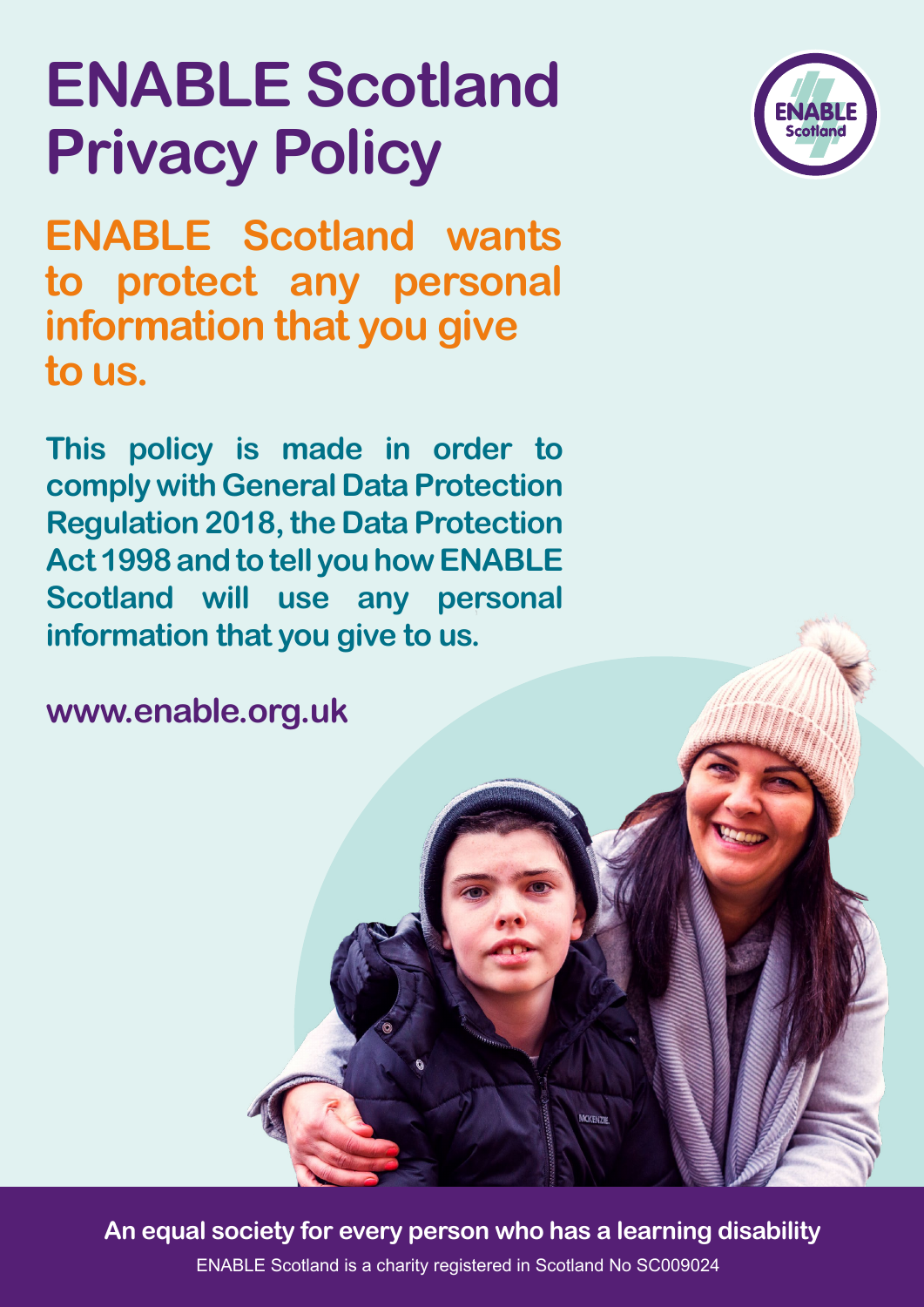

### **This policy includes:**

- **>** How do we collect information?
- **>** What information we collect and what we use it for
- **>** How we use your information
- **>** How do we protect your personal information
- **>** Under 18's
- **>** Right of access
- **>** Changes
- **>** Concerns

If you have any questions, comments or suggestions, please let us know by contacting dataprotection@enable.org.uk

#### **How do we collect information?**

We receive personal information about you in a number of ways. This includes (but is not limited to) if you make an enquiry about our services, fundraising, campaigns or other things that we do; if you register with us to take part in an event or competition; if you make a donation; if you sign up for membership or if you apply for a job with us.

#### **What information we collect and how we use it**

The types of personal information we might ask for may include your name, address, gender, email address, telephone number, credit/debit card or direct debit details.

The type and quantity of information we collect and how we use it depends on why you are providing it.

**ENABLE Scotland** INSPIRE House 3 Renshaw Place, Eurocentral Lanarkshire, ML1 4UF

**Contact ENABLE Direct** 0300 0200 101 enabledirect@enable.org.uk www.enable.org.uk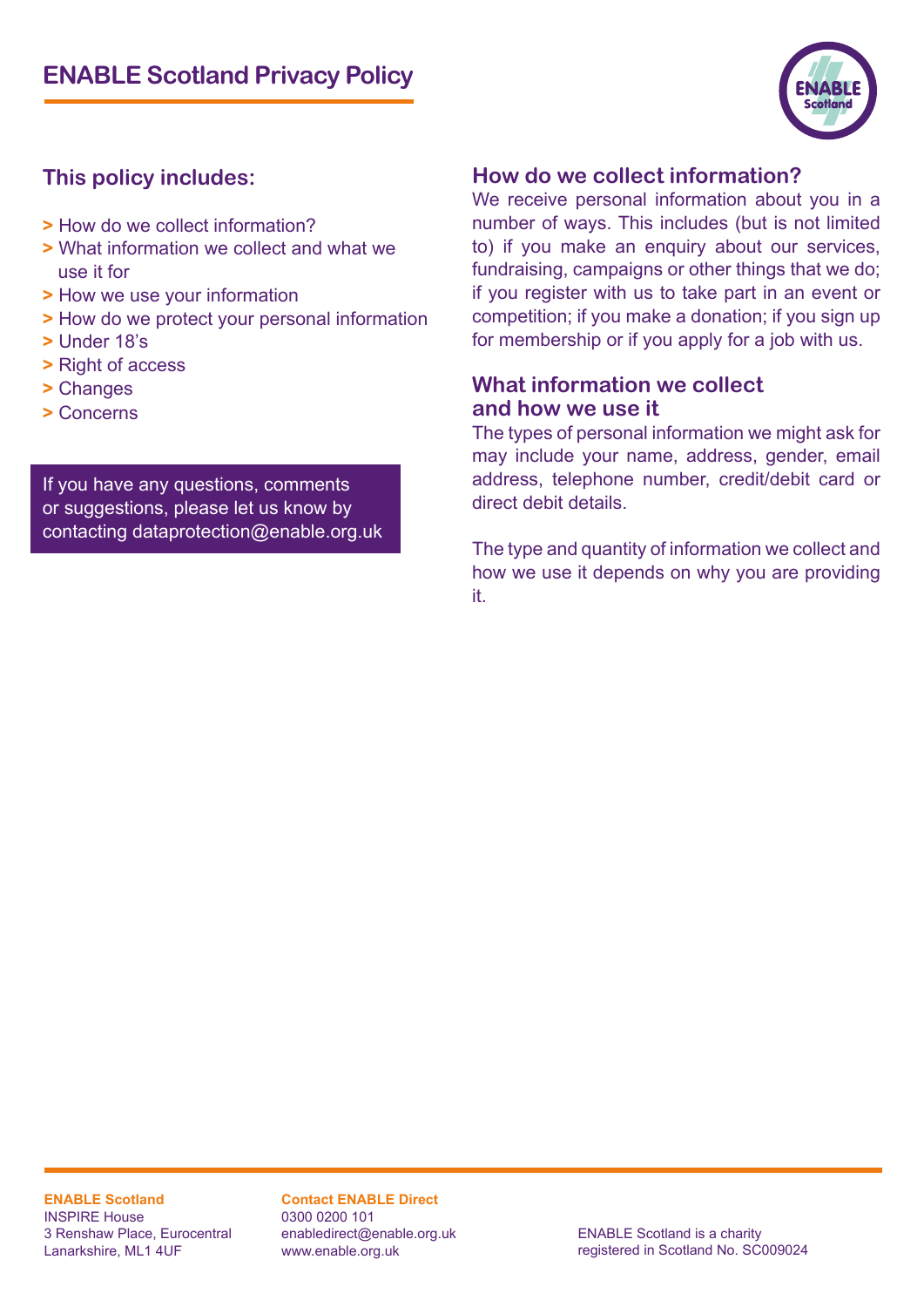#### **Supporters**

If you support us, for example by making a donation, volunteering, registering to fundraise or signing up for an event, we will usually collect:

- > **Your name.**
- > **Your contact details.**
- > **Your date of birth.**
- > **Your bank or credit card details.**

Where it is appropriate we may ask for:

> Information relating to your health (for example if you are taking part in a high risk event).Your motivation for giving, including whether this relates to any personal experience of ENABLE Scotland. We will never make this question mandatory, and only want to know the answer if you are comfortable telling us.

#### **How do we use your data?**

When making a donation or becoming a member of ENABLE Scotland, the information we collect from you will be held and stored securely. We endeavour to keep all individual's data inside the European Economic Area (EEA) (we use servers located both in the UK and EEA), and work with our suppliers to ensure that in the event any data is transferred outside the EEA, the same level of security and protection of processing afforded under the General Data Protection Regulation 2018 are applied.

We will never sell or share your data with another organisation or use it in such a way that conflicts with your rights under data protection legislation.

We may use third party companies to assist us in understanding the data we hold about you. Please be assured that any data shared with third party companies for this purpose shall be anonymised, meaning you cannot be identified. Within ENABLE, only those authorised to process your data can access your data. This is done in accordance with this Policy and in line with our Privacy Notice (link here to the Privacy Notice on website).

**ENABLE Scotland** INSPIRE House 3 Renshaw Place, Eurocentral Lanarkshire, ML1 4UF

**Contact ENABLE Direct** 0300 0200 101 enabledirect@enable.org.uk www.enable.org.uk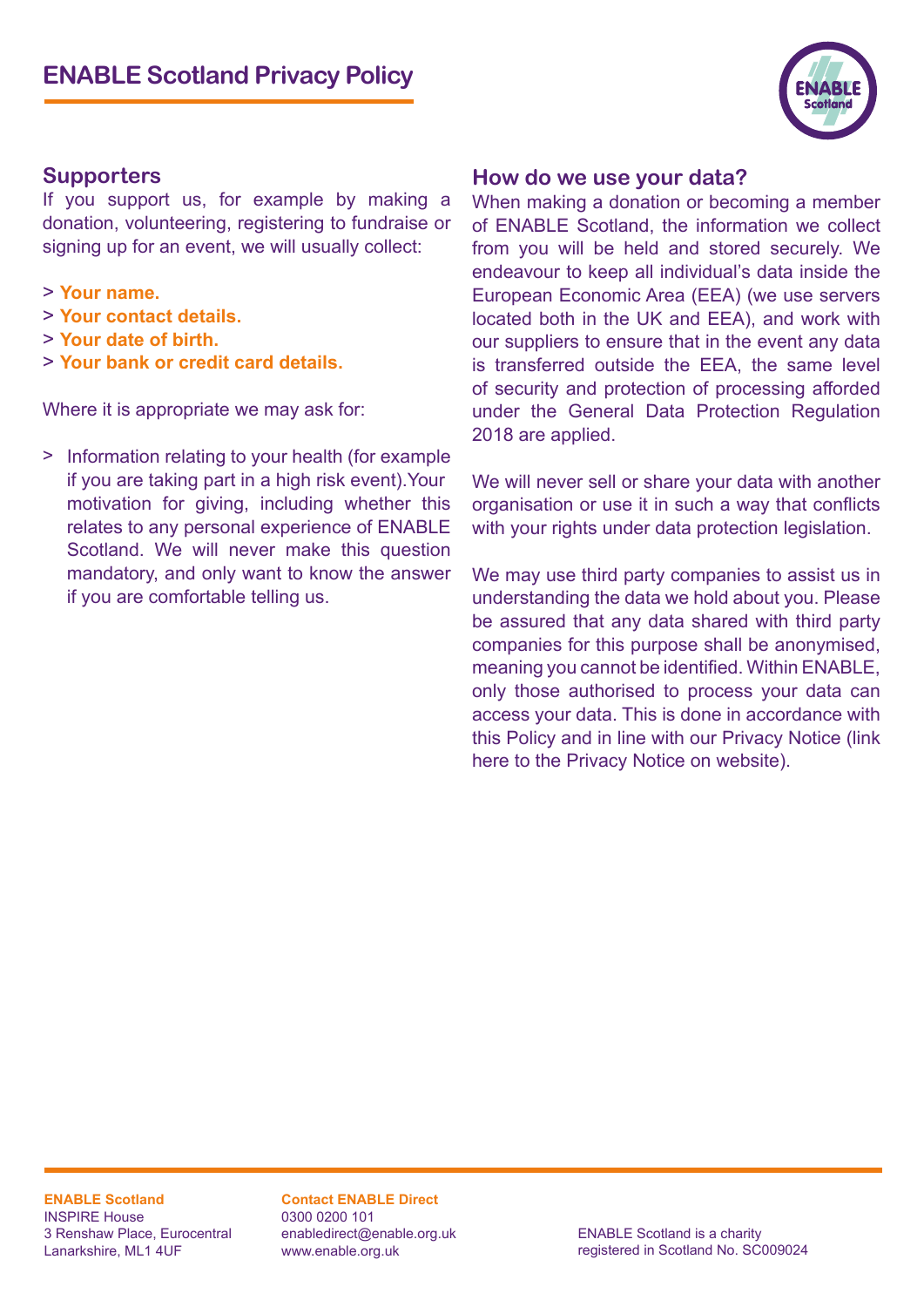

#### **Direct Marketing**

With your consent, we will contact you to let you know about the progress we are making and to ask for donations or your help with a campaign. We make it easy for you to tell us how you want us to communicate with you, in a way that suits you.

Our forms have clear marketing preference questions and we include information on how to request no contact from us. If you don't want to hear from us, that's absolutely fine, please just get in touch to let us know and we will make sure your wishes are followed.

#### **We collect information in the following ways:**

#### **When you give it to us**

You may give us your information in order to sign up for one of our events, make a donation, support one of our campaigns or communicate with us. Sometimes when you support us, your information is collected by an organisation working for us (e.g. professional fundraising agencies), but we are responsible for your data at all times.

#### **When you give it to us indirectly**

We may be given your information by independent event organisers; such as the Kiltwalk or fundraising sites like Just Giving or Everyday Hero. These independent third parties will only do so when you have indicated that you wish to support ENABLE Scotland and with your consent. You should check their Privacy Policy when you provide your information to understand fully how they will use your data.

Depending on your settings or the privacy policies for social media and messaging services like Facebook, WhatsApp or Twitter, you might give us permission to access information from those accounts or services.

Our online donations are processed by Stripe – a leading e-commerce tool. Our newsletter subscriptions are processed by Mailchimp. We also used an online activism tool called E-Activist on the campaigns section of our website. If you have any questions about these online tools, don't hesitate to contact us.

**ENABLE Scotland** INSPIRE House 3 Renshaw Place, Eurocentral Lanarkshire, ML1 4UF

**Contact ENABLE Direct** 0300 0200 101 enabledirect@enable.org.uk www.enable.org.uk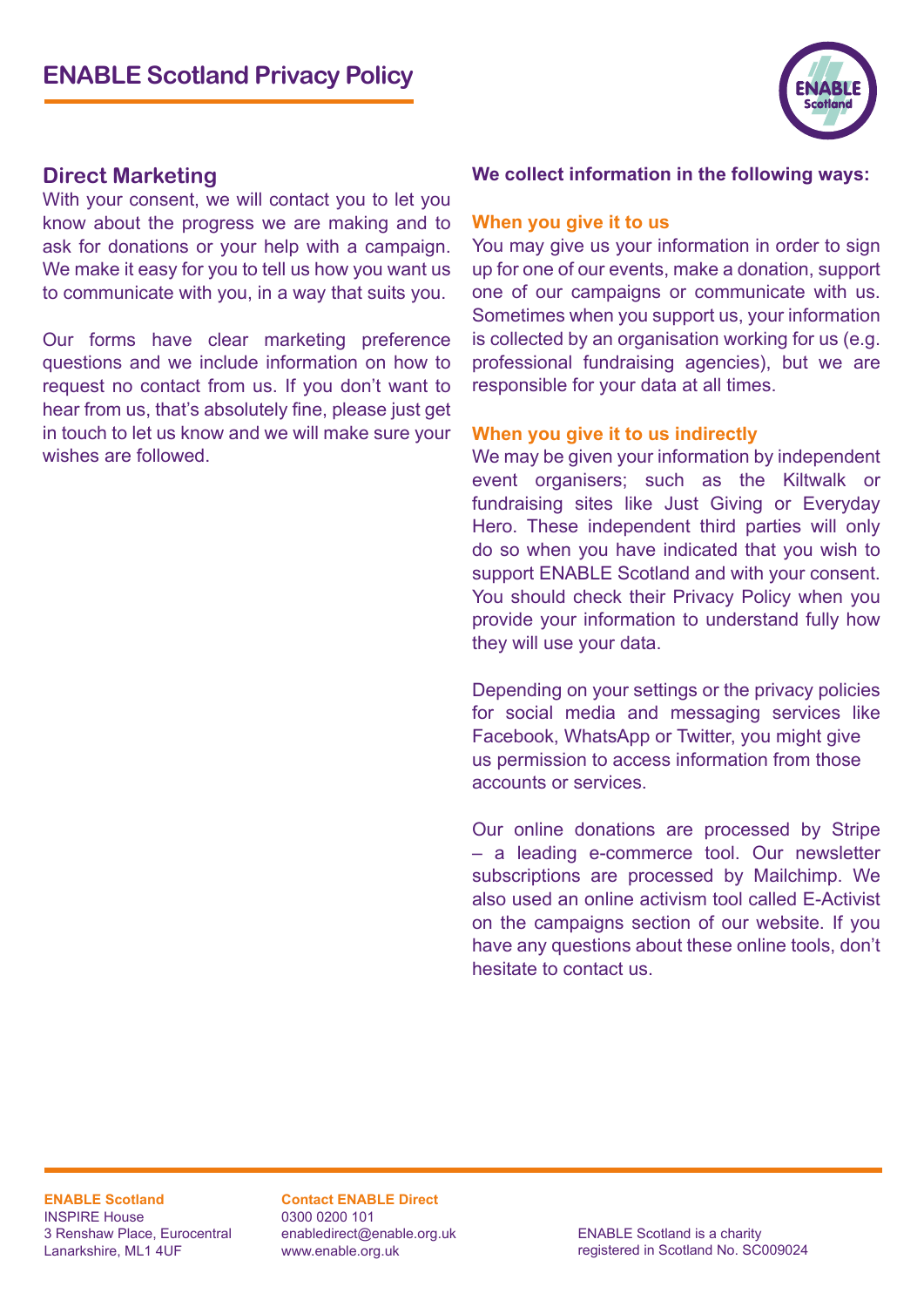

#### **How do we protect your personal information?**

We will make sure that any personal information that you give to us is kept secure, accurate and up to date, and only keep it for as long as it is needed and only for the purposes for which you have agreed we can use it. You can ask us to remove any personal information about you at any time.

We ensure to keep your personal details as safe as we possibly can, for example our online forms are always encrypted and our network is protected and routinely maintained. And, only those who need to work with your data have access to it. For example if you donate, only our fundraising team will see any financial information we hold. Again we regularly monitor who has access to safeguard your details.

Occasionally, we use external companies to process personal data on our behalf. We only work with trusted partners and we do comprehensive checks on these companies before we work with them, and put a contract in place that sets out our expectations and requirements.

We may need to disclose your details if required to the police, regulatory bodies or legal advisors.

#### **Under 18 year olds**

If you are 18 or under, please get your parent/ guardian's permission before you give us any personal information about yourself.

#### **Cookies**

Like most websites, we use 'cookies' to help us make our site - and the way you use it - better. Cookies mean that a website will remember you. 'Cookies' are small pieces of information sent to your computer and stored on your hard drive to allow an organisation who owns the website to know who you are when you next visit the website.

[For more information about cookies](https://www.enable.org.uk/cookies/ )  [and how we use them, click here.](https://www.enable.org.uk/cookies/ )

#### **Right of access**

You have the right to ask for a copy of the information we have on you. This is free. You also have the right to delete and correct information about you.

#### **Changes**

If your personal details change, please help us to keep those details up to date by telling us about any changes. If you want to see what information we have about you, or need to tell us about any changes to the information that you have given to us, please contact us using the contact details below. You can also ask us to remove any information we have about you at any time.

**ENABLE Scotland** INSPIRE House 3 Renshaw Place, Eurocentral Lanarkshire, ML1 4UF

**Contact ENABLE Direct** 0300 0200 101 enabledirect@enable.org.uk www.enable.org.uk